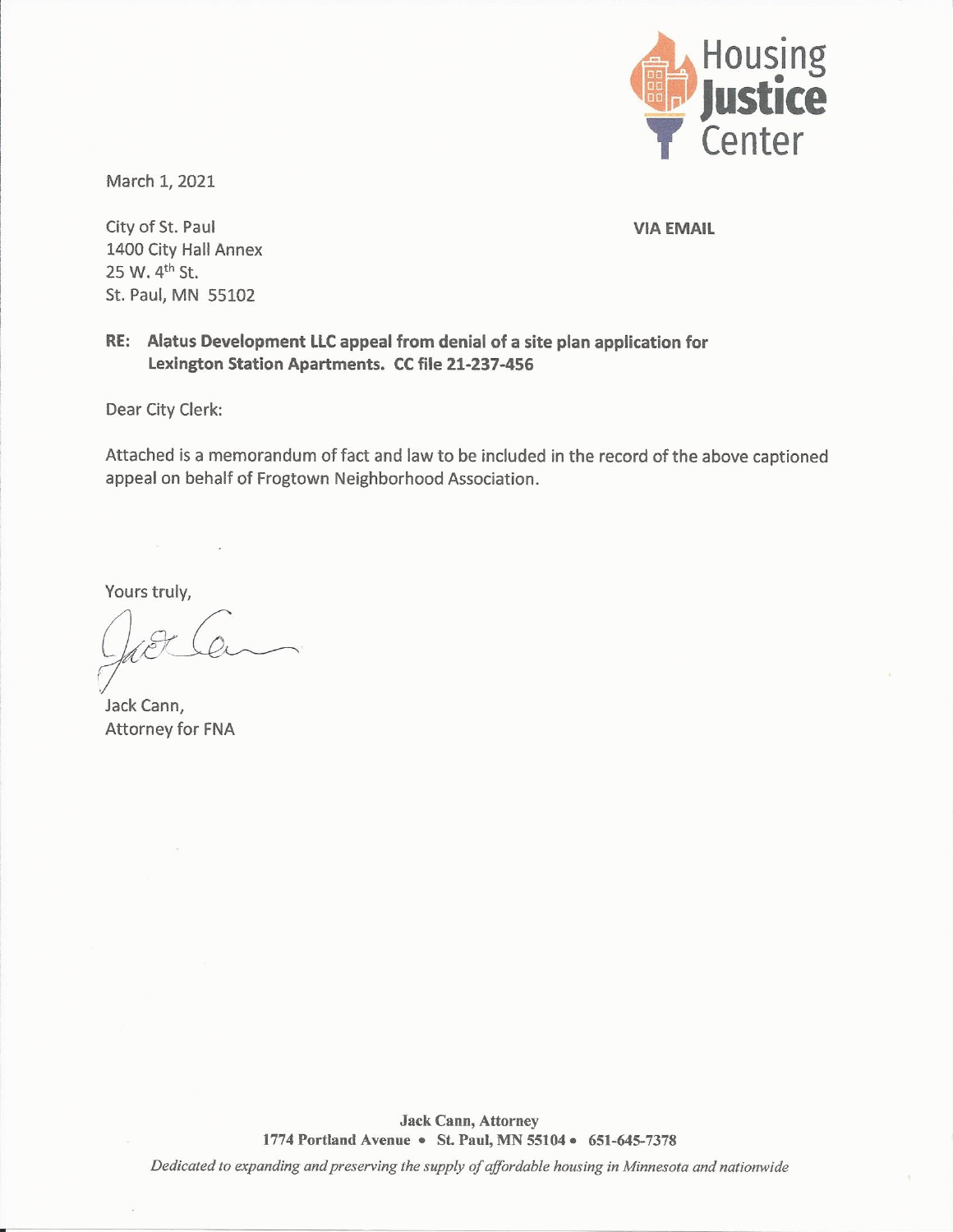

February 26, 2021

City of St. Paul **VIA EMAIL** 1400 City Hall Annex  $25 W. 4<sup>th</sup> St.$ St. Paul, MN 55102

### **RE: THE CITY COUNCIL SHOULD REJECT THE SITE PLAN APPLICATION FOR LEXINGTON STATION APARTMENTS SUBMITTED BY ALATUS DEVELOPMENT LLC.**

Dear City Clerk and Councilmembers:

We represent the Frogtown Neighborhood Association (FNA) in this matter. The Planning Commission voted on February 5, 2021, to reject the site plan application for this project, primarily pursuant to zoning ordinance § 61.402(c)(1) for its inconsistency with affordable housing provisions of the Comprehensive Plan. The developer, Alatus, has appealed. This memorandum demonstrates that rejection of the application by the Council on the same grounds relied on by the Planning Commission is both legally proper and dictated by the City zoning code.

As described in Section 1 below, Alatus is appealing a finding never made by the Planning Commission. Section 2 rebuts Alatus arguments that its site plan application should be approved because it demonstrates compliance with affordability provisions of the Comprehensive Plan as well as the planning staff position that it complies with the comprehensive plan simply because it is a dense project near a transit stop.

Throughout the Commission's discussions the staff and City Attorney consistently asserted that it would be inappropriate to deny a site plan application based on inconsistency with the Comprehensive Plan and that consideration of affordability was inappropriate in determining whether to approve a site plan. The Alatus appeal does not take either if these positions and instead asserts consistency with affordability provisions of the Comprehensive Plan. Nevertheless, it is likely that planning staff and the City Attorney will assert the same positions to the City Council. For that reason, and in order to avoid future disputes over these issues, we rebut the assertions regarding the propriety of Planning Commission considerations of affordability in section 3 and comprehensive plan consistency in section 4 below.

**1. Alatus is appealing actions never taken by the Planning Commission**. Preliminary, Alatus' attorney's appeal letter dated 2/11/21 is appealing a purported Planning Commission finding which the Planning Commission never made. The appeal cites and addresses a purported written finding #1 of the Planning Commission: "*While the site plan is generally consistent with the applicable policies of the 2040 St. Paul Comprehensive Plan (2020), the Lexington Station Area Plan (200), and the Union Park Community Plan (2016),on*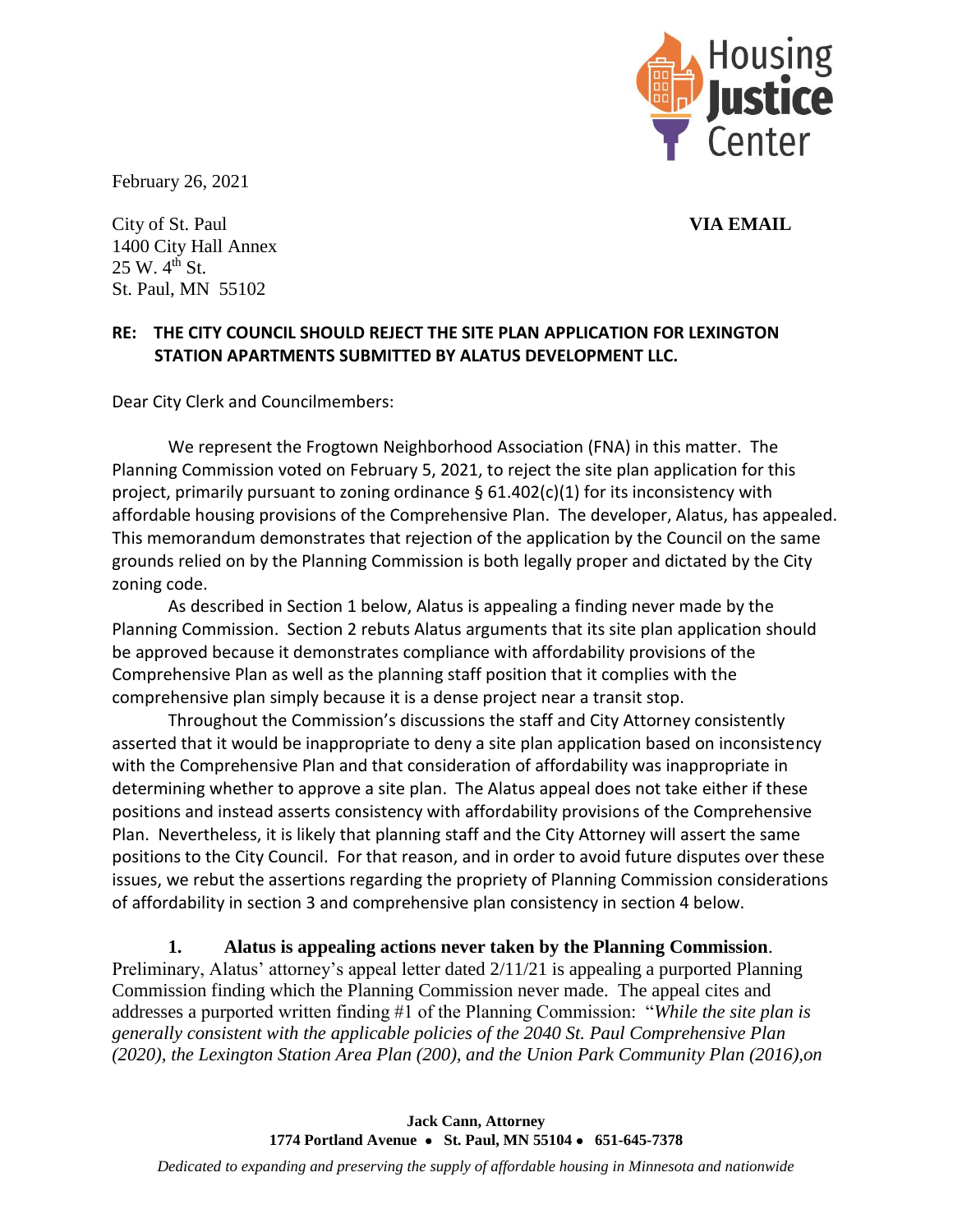*balance the site plan is inconsistent with the 2040 Saint Paul Comprehensive Plan (2020) core values of equity, affordability, and sustainability.*" (Italics in appeal letter).

The Planning Commission never made any such finding, nor did it adopt a Resolution 21- 05, as alleged in the Appeal letter. The Planning Commission Action Minutes describe the only action taken by the Commission: "Commissioner Perryman moved under the authority of the City's Legislative Code, based on findings 1 and 2, that the application of Alatus Development LLC for a site plan for a 6-story, mixed-use building at 411 and 417 Lexington Pkwy N is DENIED. The motion carried 8-7 (Baker, Edgerton, Hood, Lindeke, Risberg, Underwood with 2 abstentions (Reilly, Yang) on a roll call vote." Nor is the purported resolution #1 remotely consistent with the comments, at the January 22 and February 5 meetings, of commissioners voting for the motion to deny. It is extremely unlikely that they believe the site plan "generally consistent with the applicable policies" of the Comprehensive Plan. To the contrary, the reference to "finding 1" in the actual resolution is a reference to a required finding in Zoning Code  $\S 61.402(c)(1)$  that the site plan is consistent with the comprehensive plan and area subplans. A vote to deny the application based on that required finding quite obviously represents a finding that the application is NOT consistent with the comprehensive plan and sub-area plans. It's not clear where Alatus got its information about the purported Planning Commission actions.

The Alatus appeal is based in substantial part on the assertion that the purported finding #1 "acknowledges that the Site Plan is consistent with all applicable policies and reaches an unsupported conclusion of inconsistency with the City's core values." This memorandum will ignore all references in the appeal to the non-existent finding #1, and will instead address, in section 2 below, the argument in the Appeal that the project described in the Site Plan is consistent with the affordability and equity provisions of the Comprehensive Plan because the project will provide 144 units affordable at 60% of AMI.

### **2. The Site Plan Application does not permit a finding of consistency with the Comprehensive Plan and with area plans and the application must be denied pursuant to Code Section 61.402(c)(1).**

**Alatus has not provided, and the Planning Commission has not considered, facts regarding project affordability sufficient to permit a finding of consistency with the Comprehensive Plan**. The appeal rests on Alatus' argument that the project is consistent with Comprehensive Plan affordability provisions, based on an assertion that the project will provide 144 units affordable at 60% of Area Median Income (AMI) for 10 years using the Section 4(d) real estate tax break for affordable housing.

The appeal letter is the first time since filing of the application that Alatus has mentioned 144 units affordable at 60% of AMI, use of 4(d), or a 10 year limit on affordability. There is nothing in the record supporting any of these assertions.

The Alatus application for site plan approval was submitted on December 1, 2020. The Project Narrative includes the following:

> The Project creatively supports the desire of area stakeholders to see a wider range in rents within new privately-financed developments, including more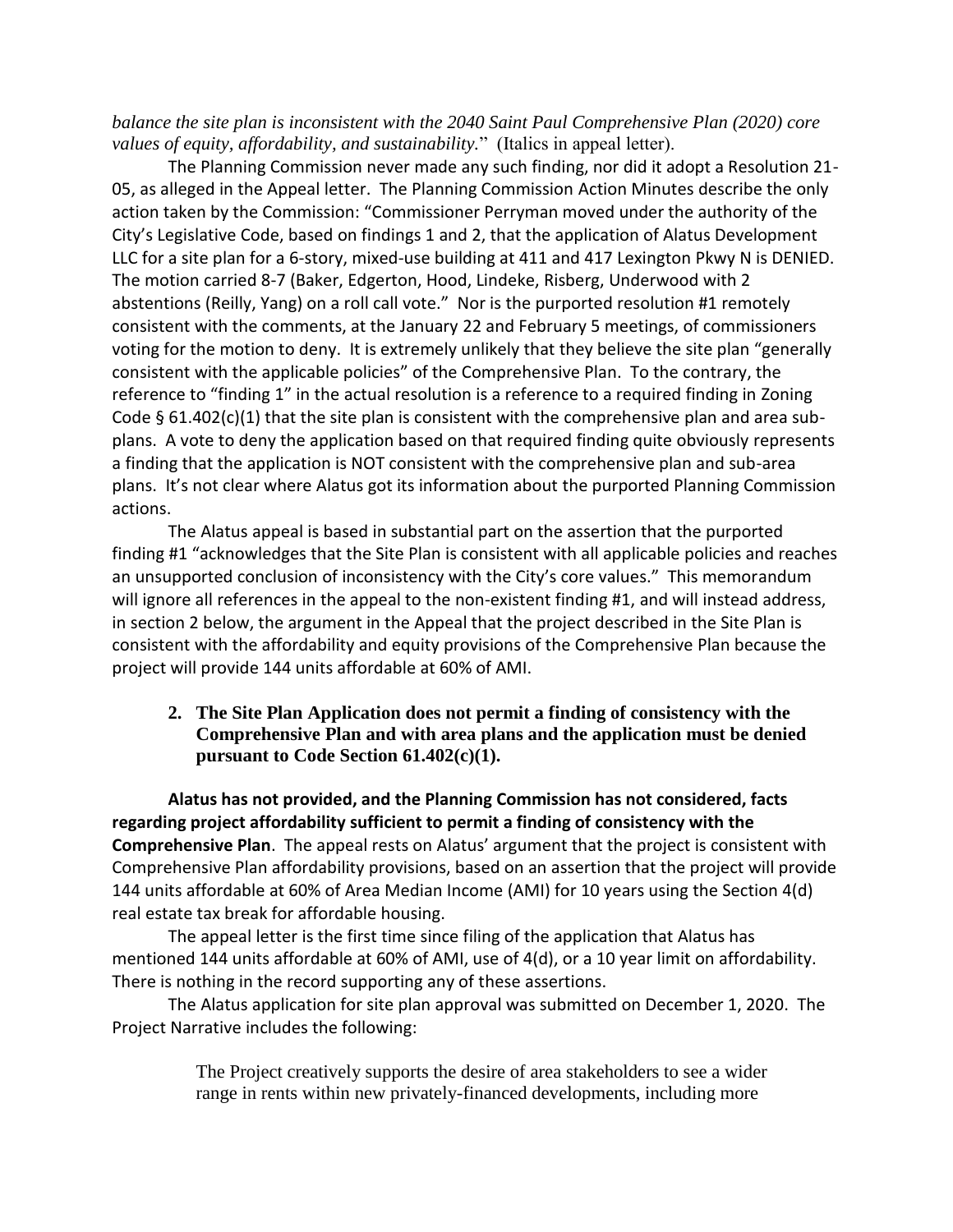units at deeper levels of affordability. Specifically, the Project seeks to reduce construction costs and use new, efficient unit configurations (including affordable co-living suites) in an effort to achieve overall rent levels that will be appealing and attainable to both existing and new community members.

Despite having featured "a wider range of rent" in the supporting narrative, the site plan application has no information about proposed rents or about rents by unit size.

At the January 14, 2021 Zoning Committee hearing, the Alatus representative asserted that 155 of the proposed 288 units would be affordable at or below 60% of AMI. However, he declined to provide any specific details on rent levels or unit sizes. The 155 affordable unit assertion at the public hearing differs from the 144 asserted in the appeal, with no explanation. Nor was there any mention of use of 4(d) or of a 10 year limit on any affordability provisions.

A 7/11/19 application for Metropolitan Council funding, which was later withdrawn, and multiple Alatus presentations to community groups and the media call into question Alatus's assertions regarding deeper levels of affordability and rent levels appealing to existing community members. The Metro Council application form specifically said: "We will not accept public housing vouchers as our market rents will not be within the anticipated allowable voucher payment thresholds." The application further asserts that only 12 of the projected 226 units (5%) will have rents "affordable" at 51%-60% AMI. In other forums Alatus, repeated the 12 "affordable" unit proposal while indicating that in exchange all of the commercial spaces would then be required to pay market rents. Alatus has offered no explanation as to how use of Section 4(d) alone would be sufficient to transform 12 affordable units into 144, or 155 or whatever number Alatus comes up with next. The developer's unsupported assertions at the hearing and in the appeal are even more suspect given that the written site plan application submitted only in mid-December discussed affordability without making a claim about 155 or 144 "affordable" units or even providing any data on rents by unit size, despite recognition of the importance placed on this issue by community groups. The Director of Planning has not replied to a January 28, 2021, Data Practices Act request for any communications from Alatus discussing affordability levels in the project.

**Housing at 60% of Metro AMI is not "attainable to …existing…community members" or to St. Paul renters generally**. Even if Alatus is actually proposing 144 units with rents at 60% of AMI, the project would still not be consistent with Comprehensive Plan goals and policies regarding equity and affordable housing. First, units priced above 50% of AMI serve only a very small portion of renter households in need. The most recent HUD CHAS (Comprehensive Housing Affordability Strategy) data show that 99% of the 13,845 St. Paul renter households currently paying more than half their income for rent have incomes less than 50% of AMI and the vast majority of these have far lower incomes.

These households will not even be able to access the proposed housing with vouchers because, as noted, the Alatus stated position is that the project will not accept vouchers. Nor could voucher holders afford this rent. Many of the "affordable" units will be efficiencies. The St. Paul HRA's voucher payment standard (the maximum rent it will cover with subsidies) for such apartments is \$915. The current metro area rent 60% of AMI for 1 person is \$1086, \$171 more than the payment standard. Voucher holders may not initially pay more than 40% of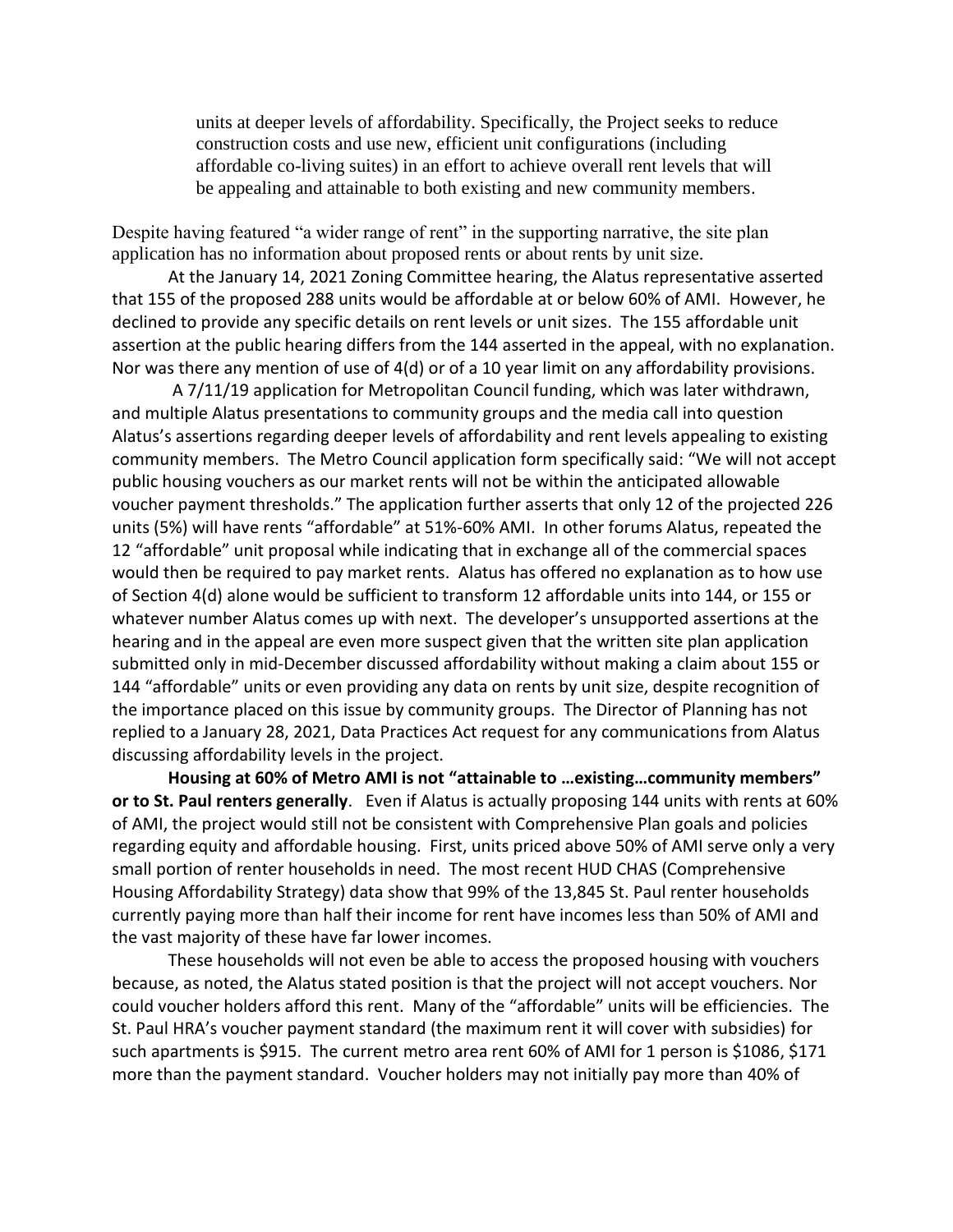income for rent, so a voucher holder would have to be making at least \$ 32,580 to be eligible to use a voucher for an Alatus effiency apartment.

The severe city shortage of truly affordable housing, forcing thousands of households to pay far more than they can afford, has obvious implications for the equity concerns that are a foundation of the Comprehensive Plan. The HUD CHAS data indicate that households of color are three times as likely as white, non-Hispanic households to have severe housing problems. Public decisions that ignore this situation thus have a serious disparate adverse impact on households of color. For the housing to be truly affordable, rent levels at or below 50% and 30% of AMI need to be in place for an extended period. A 10 year agreement is not sufficient to make these affordable units. Finally, the Alatus discussion hinted that the "affordable" units would tiny "micro" units, and there is a question if achieving affordability exclusively with such units is consistent with Comprehensive Plan goals and policies.

**The staff report was wholly inadequate in its discussion of consistency with the Comprehensive Plan**. Planning staff may well insist that, regardless of what Alatus' appeal says, the project is consistent with the comprehensive plan simply because it is a relatively high density project adjacent to a transit stop. The 1/7/21 Zoning Committee staff report summarizes the staff argument for consistency with the Comprehensive Plan and sub-area plans as follows:

The site plan meets this finding. The proposed mixed-use project is consistent with the 2040 Saint Paul Comprehensive Plan (2020), the Lexington Station Area Plan (2008), and Union Park Community Plan (2016). Generally, the comprehensive plan encourages transit supportive density and supports growth and development of new housing, particularly in areas identified as Mixed Use, Urban Neighborhoods and/or in areas with the highest existing or planned transit capacity, to meet market demand for living in walkable, transit-accessible, urban neighborhoods. The plan also supports increases in density on valuable urban land and calls for high-quality urban design that supports pedestrian friendliness and a healthy environment, and enhances the public realm.

This summary of the purported consistency with the Comprehensive Plan is based entirely on Comprehensive Plan support for new density in transit-accessible areas. This approach to finding consistency with the Comprehensive Plan is one that is, unfortunately, routinely employed by city staff and city officials. It involves finding some policy somewhere in the plan which is consistent with the project while ignoring any policies with which the proposed project is inconsistent. Most importantly, the approach ignores the guidance built into the Comprehensive Plan itself as to how the Plan is to be interpreted. The guidance in the Plan focuses overwhelmingly on equity.

The very first two sentences of the Plan read as follows:

The 2040 Comprehensive Plan is divided into seven main chapters, each focusing on a specific topic area. The chapters are informed by Saint Paul's **[core values](https://www.stpaul.gov/departments/planning-economic-development/planning/citywide-plans/2040-comprehensive-planning-2)**, the **[community's priorities](https://www.stpaul.gov/departments/planning-economic-development/planning/2040-comprehensive-planning-process/community),** and the city's **current [focus areas](https://www.stpaul.gov/departments/planning-economic-development/planning/citywide-plans/2040-comprehensive-planning-3)**.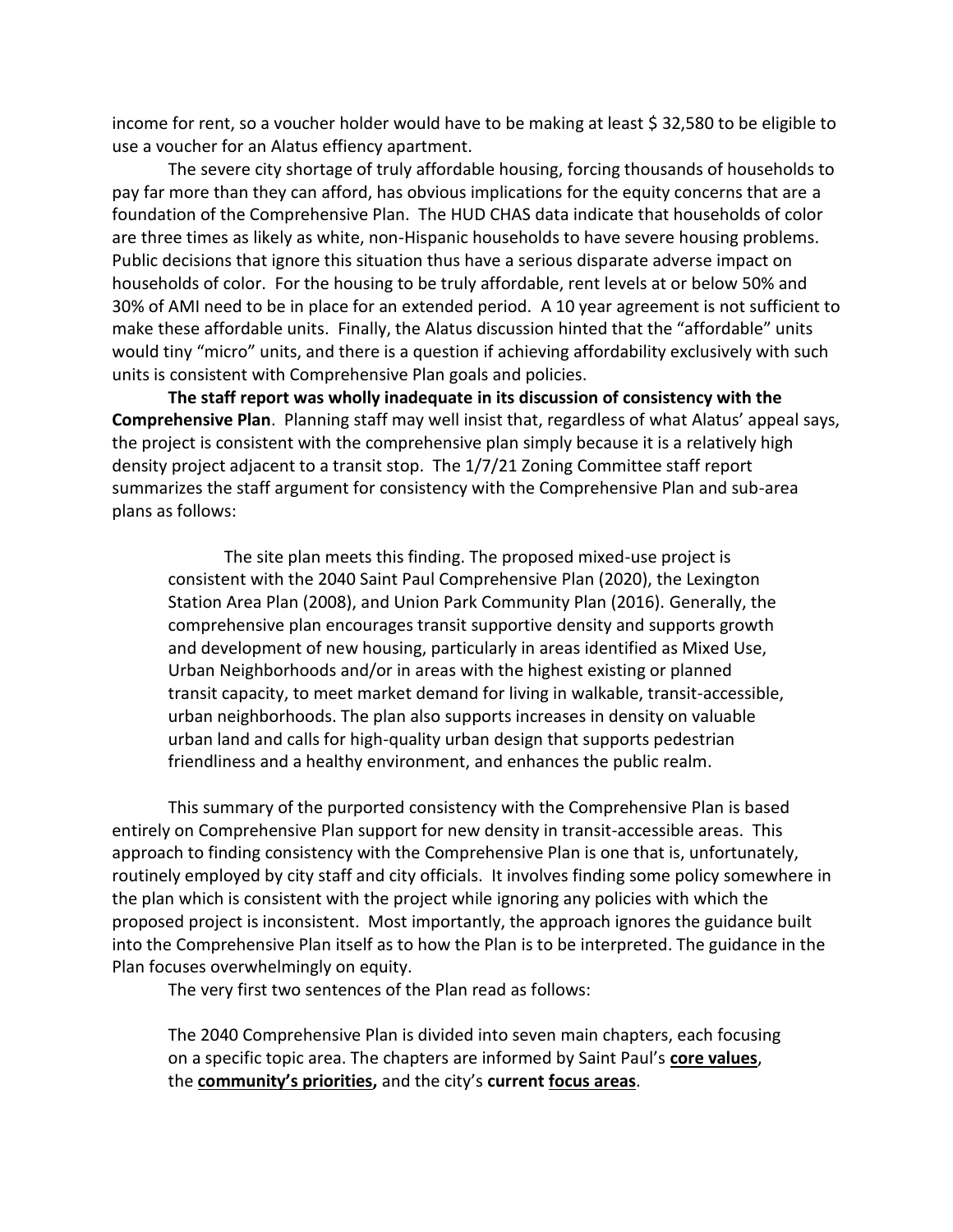(emphasis in the original). The policies set out in the seven chapters are, in other words, to be interpreted in light of the City's core values, community priorities, and focus areas, each of which is directly incorporated into the plan through the links in that first sentence. The very first statement in each of those areas involves equity:

In Core Values: "**Equity and opportunity.** We are a city where opportunities in education, employment, housing, health and safety are equitably distributed and not predetermined by race, gender identity, sexual orientation or age; we are a city that creates opportunities for all residents to achieve their highest potential."

In community priorities: "**Livability, equity and sustainability**. When we asked about regional themes established by the Metropolitan Council, you said livability, equity and sustainability are the most important for Saint Paul." A further community priority: "**Quality affordable housing**. You said we need more affordable housing, and that existing housing must be well-maintained."

In focus areas: "**Equitable cities** create opportunities for all residents to achieve their highest potential. How Saint Paul grows, develops and invests over the next 20 years must be done in a way that reduces racial disparities in jobs, income, education and homeownership."

Each chapter of the Comprehensive Plan is organized around a few critical goals. The following are the goals most closely related to the basic considerations of equity as applied to a rental housing development which is highly accessible to transit options – one half block from the Lexington Green Line station:

> • Land Use chapter: Equitably-distributed community amenities, access to employment and housing choice.

• Transportation Chapter: A transportation system that supports access to employment and economic opportunity.

• Housing Chapter: Fair and equitable access to housing for all city residents; and improved access to affordable housing. A large number of specific policies related to goals 3 and 6 are relevant to this project.

The people who most need transit-oriented development for access to employment and economic opportunity are lower-income people without reliable cars. The first paragraph in the introduction to the transit-oriented development study quoted at length in The Land Use Chapter of the Comprehensive Plan says: "A primary approach to eTOD [equitable transitoriented development] is the preservation and creation of dedicated affordable housing, which can ensure that high-opportunity neighborhoods are open to people from all walks of life."<sup>1</sup> Housing Policy H-37 is to "encourage the development of affordable housing in areas well served by transit." The Union Park Community Plan, Policy H1.2 is: "Support efforts to develop a wide range of housing affordability levels, promoting more affordable housing along major transit routes including…the Green Line Light Rail Line."

In relying on comprehensive plan goals supporting higher residential densities near transit to find that the project plans are consistent with the comprehensive plan, the staff

 $\overline{a}$ 

<sup>&</sup>lt;sup>1</sup> "Promoting Opportunity Through Equitable Transit-Oriented Development," by Enterprise Community Partners, cited at length at page 37 of the Transportation Chapter of the Comprehensive Plan. See: https://www.enterprisecommunity.org/download?fid=7022&nid=3489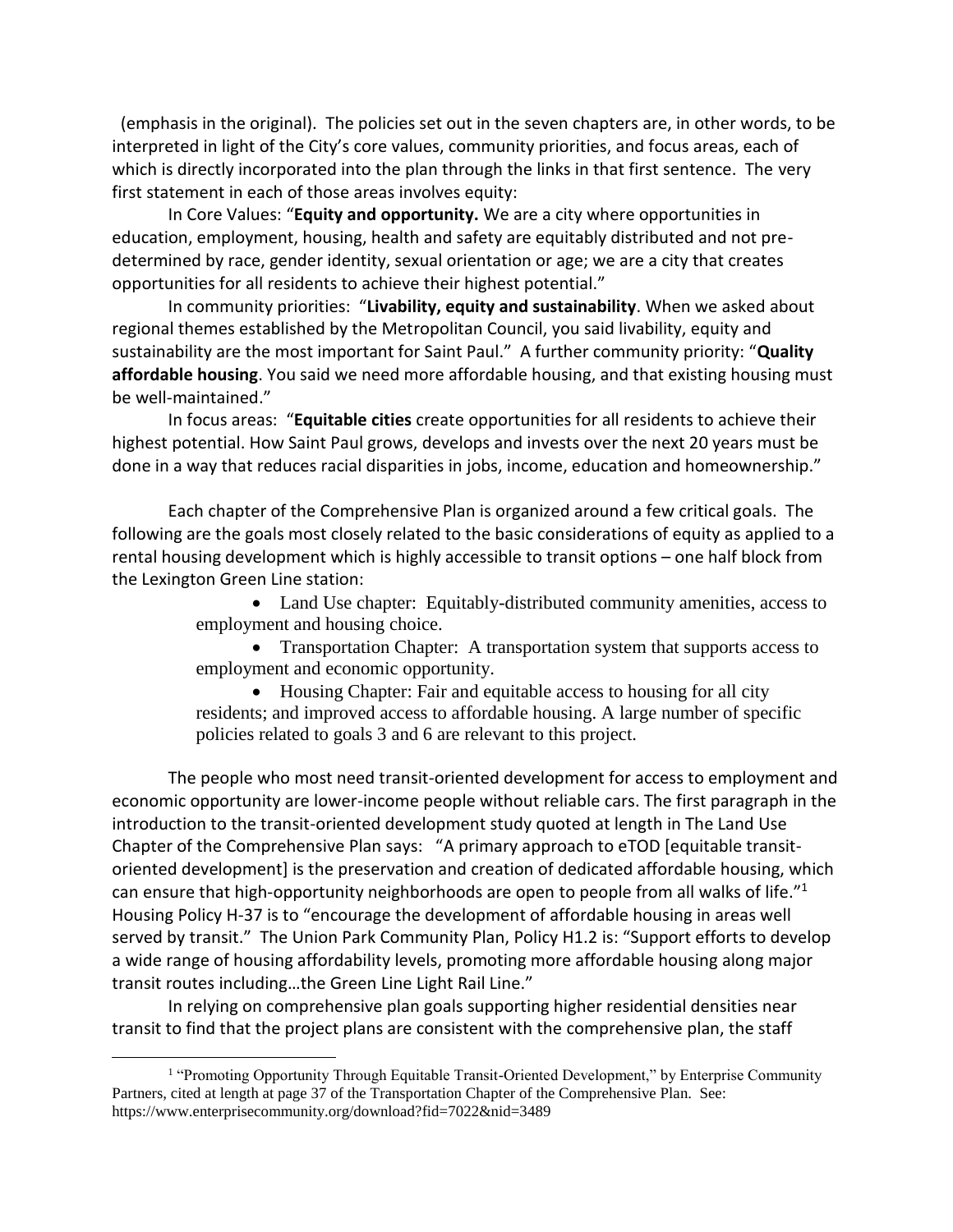ignored all of Comprehensive Plan goals and policies with which the project is in conflict, especially those regarding the city's desperate need for more affordable housing and the priority of affordability near transit. But the Comprehensive plan's explicit requirement that the City's core values, community priorities and focus areas inform the entire Comprehensive Plan dictate that, in balancing such a conflict, the most weight must be given to Comprehensive Plan goals and policies relating to equity. The staff report has disregarded the most fundamental provisions of the Comprehensive Plan. The City Council must not repeat those errors in determining consistency with the Comprehensive Plan.

# **3. The City Council may deny a site plan application based on affordability considerations**.

Commissioners were repeatedly told by staff that the rent levels and affordability were not relevant to site plan approval during consideration of this project. But Minnesota Statutes Section 462.358 Subd. 11 provides that in approving a "development application," specifically including one for site plan approval, a city may require developer agreement on affordability requirements. A 2007 letter opinion by the Minnesota Attorney General issued to the City of Forest Lake found that, while the language of the statute could be more straightforward, "it seems clear that municipalities are authorized [by the statute] to require the developer's agreement" to affordability requirements and that the Legislature intended that cities be able to disapprove a development application for failure to reach an affordability agreement.<sup>2</sup> As discussed above, the Comprehensive Plan provides a substantial basis for the provision of affordable housing as a requirement of site plan approval.

Further, the zoning ordinance itself is broad enough to require review as to affordability. Section 61.401(3) requires a review of the "intended use of the zoning lot and all structures upon it." It's hard to imagine a broader mandate than review of the intended use. Finally, as described above, affordability concerns are central to determination of consistency with the comprehensive plan.

# **4. Inconsistency with the Comprehensive Plan provides legal sufficient grounds for denial of a site plan application**.

The Planning Director indicated at the February 5 meeting that staff had reviewed the issue of rejection based solely on inconsistency with the comprehensive plan and concluded that such an inconsistency could legally provide no basis for denial. Alatus, however, does not base its appeal on that principle and does not dispute that consistency with the Comprehensive Plan is required and instead argues that the application is consistent with the Comprehensive Plan. Alatus similarly based its argument for land use permits on the Minneapolis Comprehensive plan in a 2018 case discussed below.

However the planning staff and City Attorney are likely to again raise the argument in the appeal to the City Council. Therefore it is necessary to demonstrate that the assertions of the staff and City attorney at the Planning Commission are unambiguously contradicted by Minnesota Court decisions dating at least to 1978. This demonstration will hopefully prevent future misrepresentations regarding consistency with the comprehensive plan, as required by the zoning code, in reviewing future land use applications.

 $\overline{a}$ 

<sup>2</sup> 10/25/2007 AG letter to Forest Lake City Attorney available from: Library.AG@ag.state.mn.us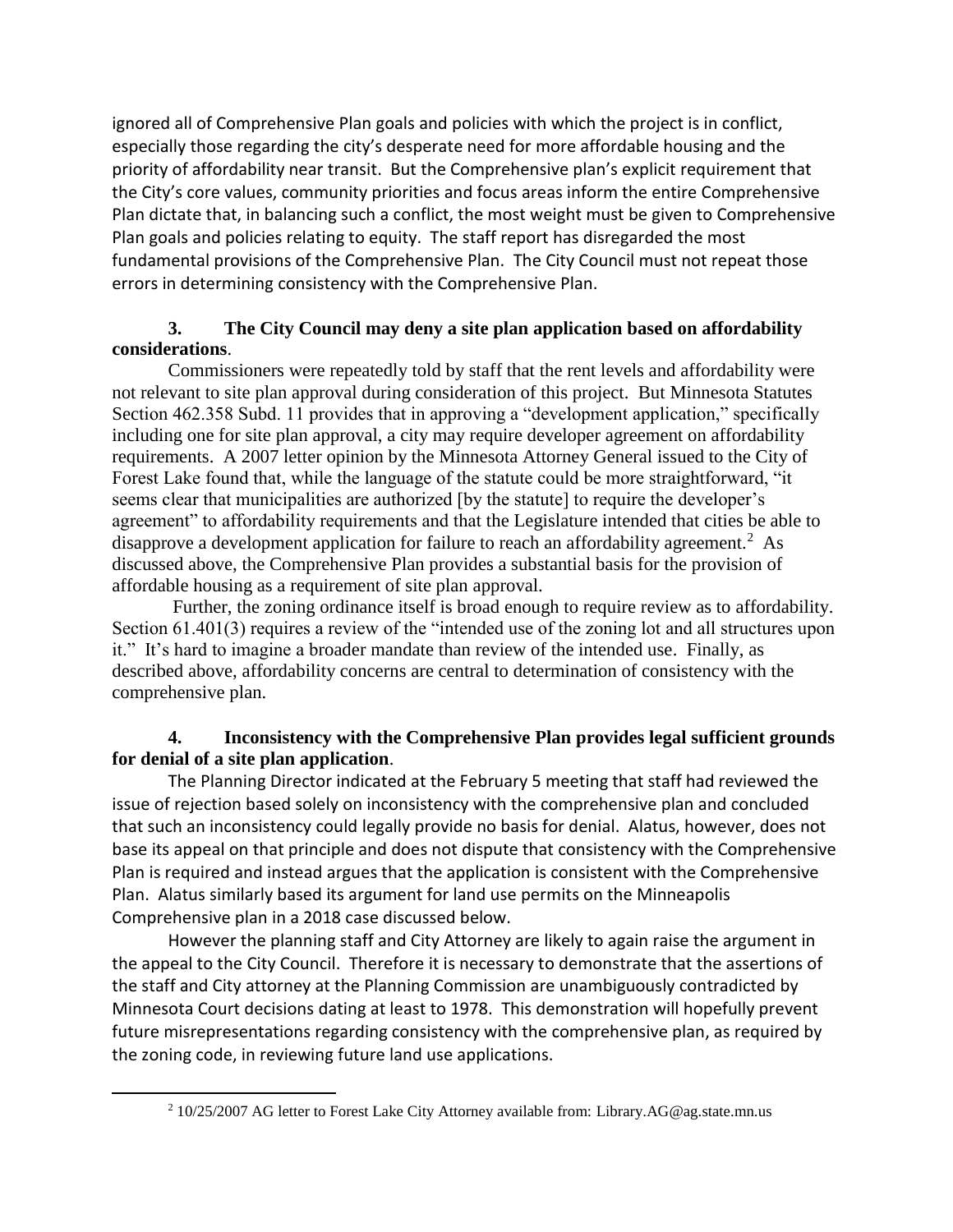After opining at the Feb. 5 meeting that inconsistency with the Comprehensive Plan was not required for site plan approval, the Planning Director asked the City Attorney to comment. Mr. Warner responded that comprehensive plans are visionary, not regulatory, tools; that the comprehensive plan vision must be put into effect through adoption of such official controls and that the City had not yet adopted such controls with respect to affordability. He said that denial of the application based on a comprehensive plan goal for which no official control has been adopted has legal risk.

However, that position is contradicted by multiple Minnesota court decisions which, since 1978, have routinely upheld city rejections of application for land use permits based on inconsistency with comprehensive plans. The relevant cases have involved denial of applications for conditional use permits (CUPs) as inconsistent with the comprehensive plan and the courts have consistently upheld such denials. While the grounds for approval of a site plan and for a CUP differ, Mr. Warner's assertion that comprehensive plans are merely visionary rather than regulatory tools, apply to both.

In *Barton Contracting Co. v. City of Afton*, the state Supreme Court upheld denial of a CUP for gravel mining as inconsistent with a comprehensive plan "permeated with evidence of a strong desire to preserve the rural character and unique scenic beauty of Afton." 268 N.W. 2d 712,717 Minn. 1978). Note that similarly, as described above, the St. Paul Comprehensive Plan is "permeated" with a strong desire that its public actions advance equity. See also, *Hubbard Broadcasting Co. v. City of Afton*, 323 N.W.2d 757, 763 (Minn. 1982) (special use permits may be denied for reasons related to incompatibility with a comprehensive plan); *C.R. Investments v.Village of Shoreview*, 304 N.W.2d 320,326-2 (Minn. 1981)(municipality may rely on comprehensive plan to deny permit, although in this case the provisions were too vague to provide such a basis). These Supreme Court decisions are routinely cited to support rejection of land use permit requests. *See*, *SuperAmerica Group, Inc. v. City of Little Canada*, 539 N.W.2d 264, 267 (Minn. App. 1995*), Rev. den. 1996; Anderson v. Winona County Bd. of Commissioners*, 2000 Minn. App. LEXIS 1206 at 4-5; *Kimmel v. Twp. of Ravenna*, 2005 Minn. App. Unpub. LEXIS 581, at 9, 14 (comprehensive plan purpose statements, such as preserving rural quality, are sufficient for denial); *RDNT, LLC v. City of Bloomington*, 2014 Minn. App. Unpub. LEXIS 7, upholding CUP denial on other grounds, 61 N.W.2d 71 (Minn. 2015). *See also*, *Amoco Oil Co. v. Minneapolis*, 395 N.W.2d 115, 117-11 (Minn. App. 1986)(Citing *Hubbard* for the proposition that an application may be rejected for inconsistency with the comprehensive plan but distinguishing it because, at that time, the City ordinance did not require comprehensive plan consistency for approval of a permit).

As recently as 2018, in *State ex rel. Neighbors for East Bank Diversity v. City of Minneapolis*, 915 N.W.2d 505 (Minn. App. 2018), rev. den. 2018, the Court of Appeals analyzed CUP approval on the basis of consistency with the comprehensive plan. A neighborhood group had challenged the City grant of a CUP for an Alatus project. The City ordinance required a finding of consistency with the comprehensive plan and the issue considered by the Court was whether the City's finding of consistency was unreasonable or arbitrary. *Id*. at 510 and fn 12.

As in many of the above cases, the St. Paul Ordinance at  $\S 61.402(c)$  conditions approval of a site plan application on 11 Planning Commission findings, including consistency with the comprehensive plan and related small area plans. The ordinance directs this finding as a